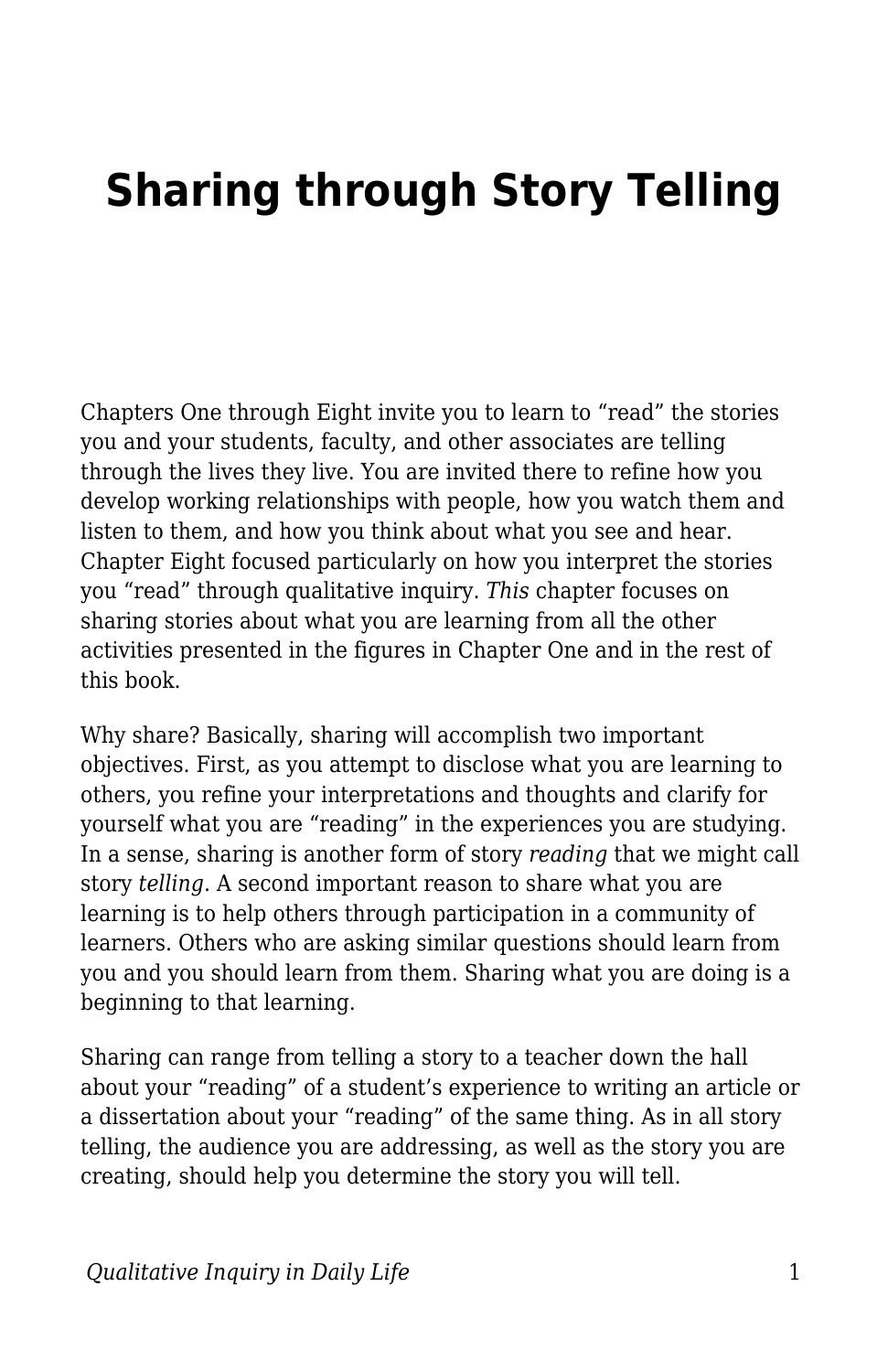For example, the story we told in Chapter One about Steve being expelled from Unified Studies could be told in several different ways, depending on the community of learners with whom we might share it. When we first had this experience, the teachers shared their versions of the story with one another to help them sort out their own feelings about what had happened and what they should do about it, to confirm their values and judgments in light of the choices others were making, to persuade others to consider their ideas in making a decision, and so on. Later, a group of graduate students and the professor from the Steve story used that event as a basis for discussing ethics and the philosophical views of Emmanuel Levinas in a paper presented at a professional meeting. Furthermore, this and other stories about Unified Studies are being included in a book about this program and its teachers, with an emphasis on teaching students responsibility. Finally, here in this book, this story was used to illustrate action research and educators-as-inquirers and to introduce you to the notion of qualitative inquiry. The basic facts of the story did not change in these four stories, but the emphases, the interpretations, and most importantly, the audiences were different in each case. So the version of the story that was told changed.

Who are your audiences for the stories you are creating through the inquiry you are conducting? Are you, like Kyleen in Appendix C, hoping to share what you learn about your students with their parents? If so, you probably will want to tell rich narrative stories about these children, adding your synthesis of some of the key points you find important in those stories. You probably hope to invite the parents to join you more fully in the education of their children and you want to give them the most powerful invitation possible.

Or perhaps you are a building principal seeking funding for a new program in your school and you want to invite funding agencies to look more closely at your needs or at the pilot program you have initiated. In this case, you might want to combine some rich narrative stories illustrating the needs students have which this program would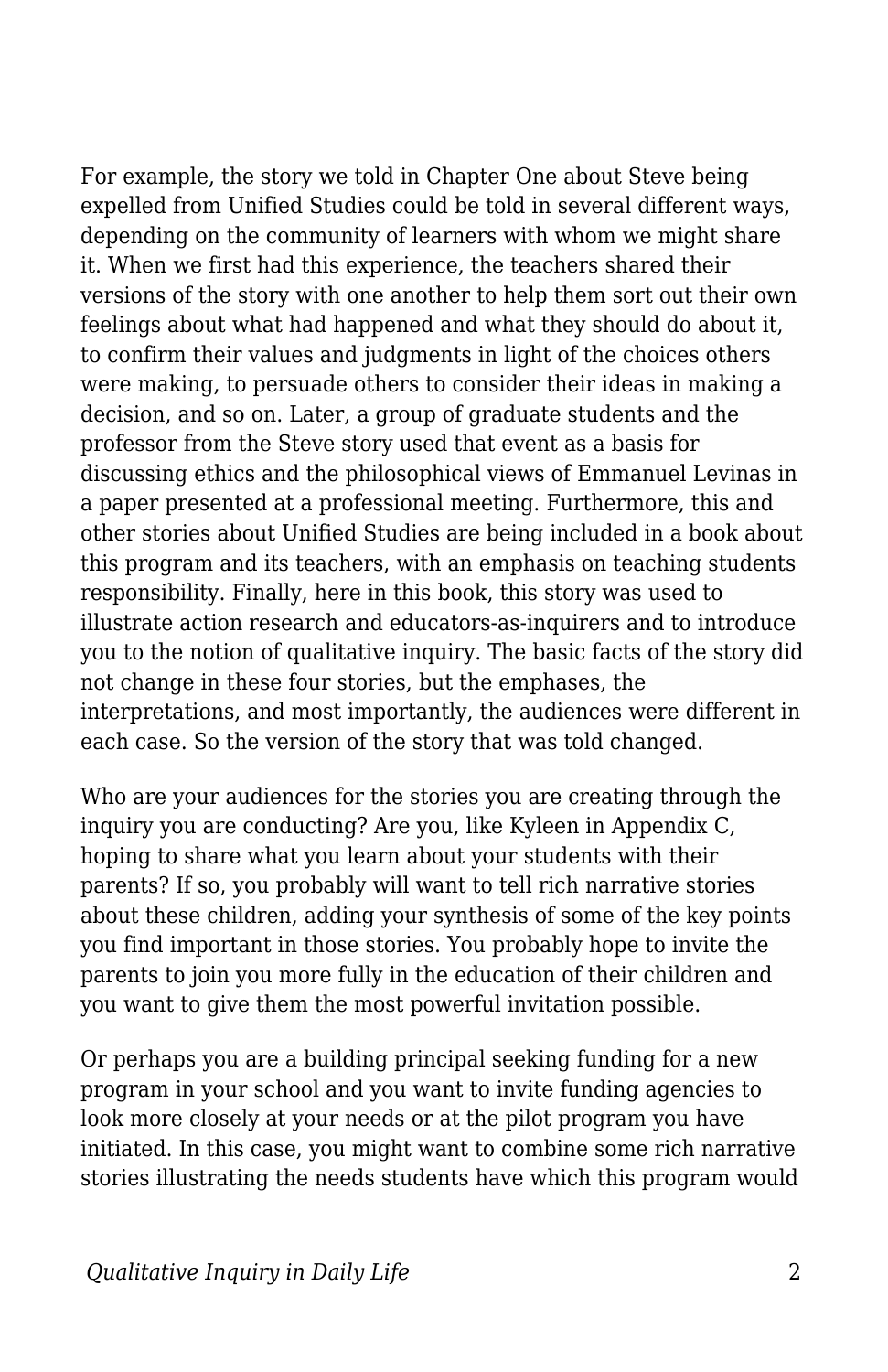address with some statistics showing the needs from a different perspective. You might also want to pull out themes from both these kinds of stories that highlight the needs that your proposed program is designed to address.

On the other hand, maybe you are a masters or doctoral student trying to study something of real importance to you in your school while meeting the demands of the graduate school and your advisory committee. You would find in this case that you need to include a thorough review of the literature in the story you tell to these audiences, in addition to rich narrative and subsequent analyses and syntheses of themes and implications. You would also be expected to include an audit trail documenting how you conducted the study.

In contrast, if you were writing an article for a journal or a magazine, you would want to study several issues of that publication to ascertain the kinds of stories readers are likely to read and use. You may decide to include all the elements you would include in a thesis or dissertation but in abbreviated form. Or you may decide, like Barone (1992) suggests, that you want to share your stories with ordinary people rather than social scientists and so you must provide narratives that are "inviting, even compelling, so that citizens who are fatigued from struggling to earn their daily bread will desire to read them." (p. 19) You may want to present your story in an inviting alternate form such as a dialogue, a sketch, a personal essay, a plot outline, a poem, a diagram, a video, a collage, a tale, a drama, a series of letter conversations, a song, a map, a dance or pantomime, a game, or any other medium you deem best for communicating your message to your selected audience.

It is difficult in a chapter like this one to anticipate all the kinds of audiences you might be considering. This task is especially difficult because any experience you have had or have studied could be told to many different audiences in many different ways. To address this challenge, this chapter invites you to review three examples from the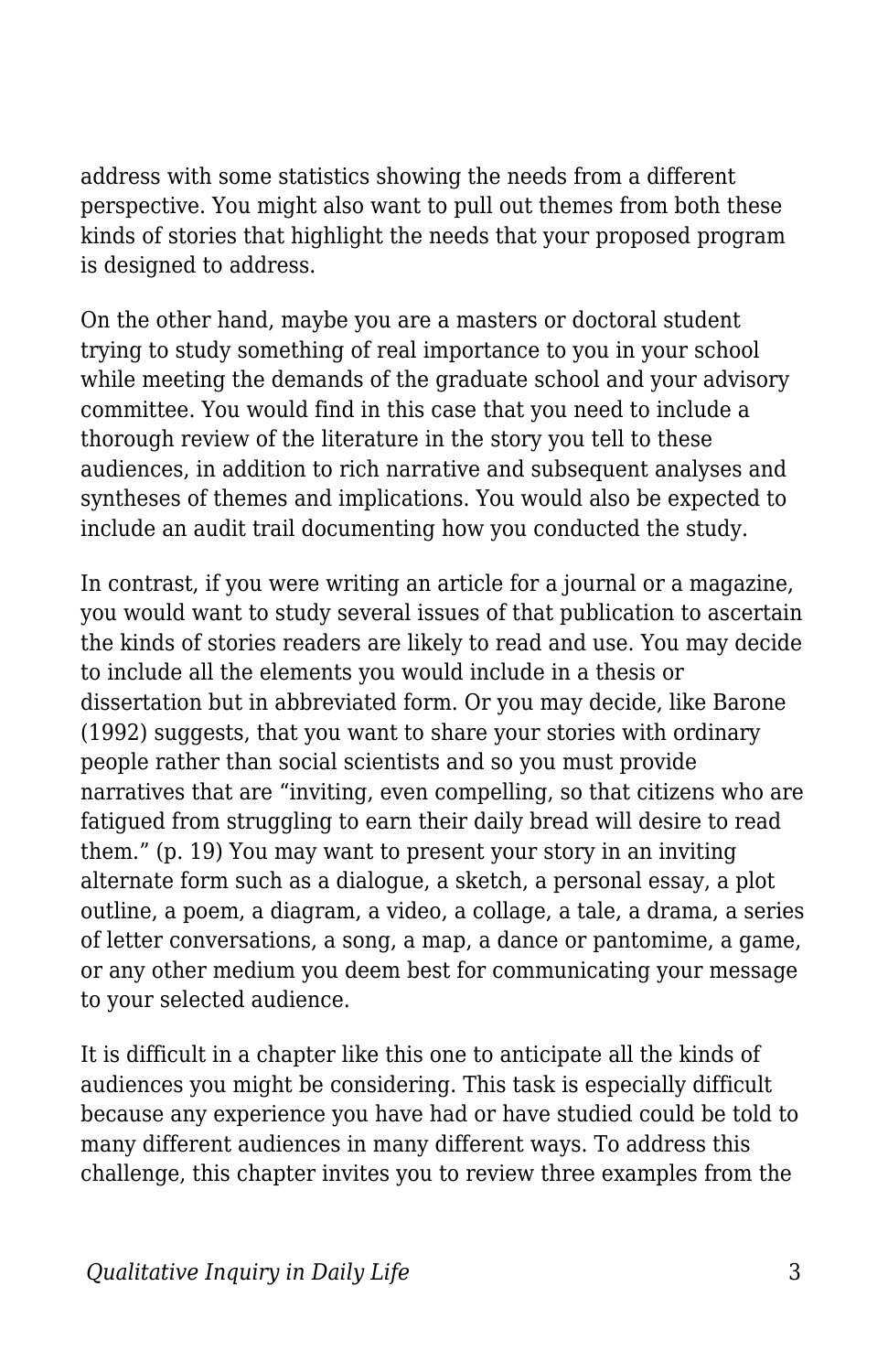stories told already in this book that represent divergent ways of sharing with different kinds of audiences. Each example will be discussed to note the audiences addressed and the elements of the story that seem most appropriate for that audience. Then you will be invited to think about your potential audiences given the story that you are beginning to develop through your "reading" and interpretation of your qualitative inquiry experiences. You may find that your audience matches one of the examples given here; but it is more likely that you will have to extrapolate from these examples to create a story to share that is unique to you and to the audience you select.





Williams, D. D. (2018). *Qualitative Inquiry in Daily Life (1st ed.)*. EdTech Books. Retrieved from https://edtechbooks.org/qualitativeinquiry